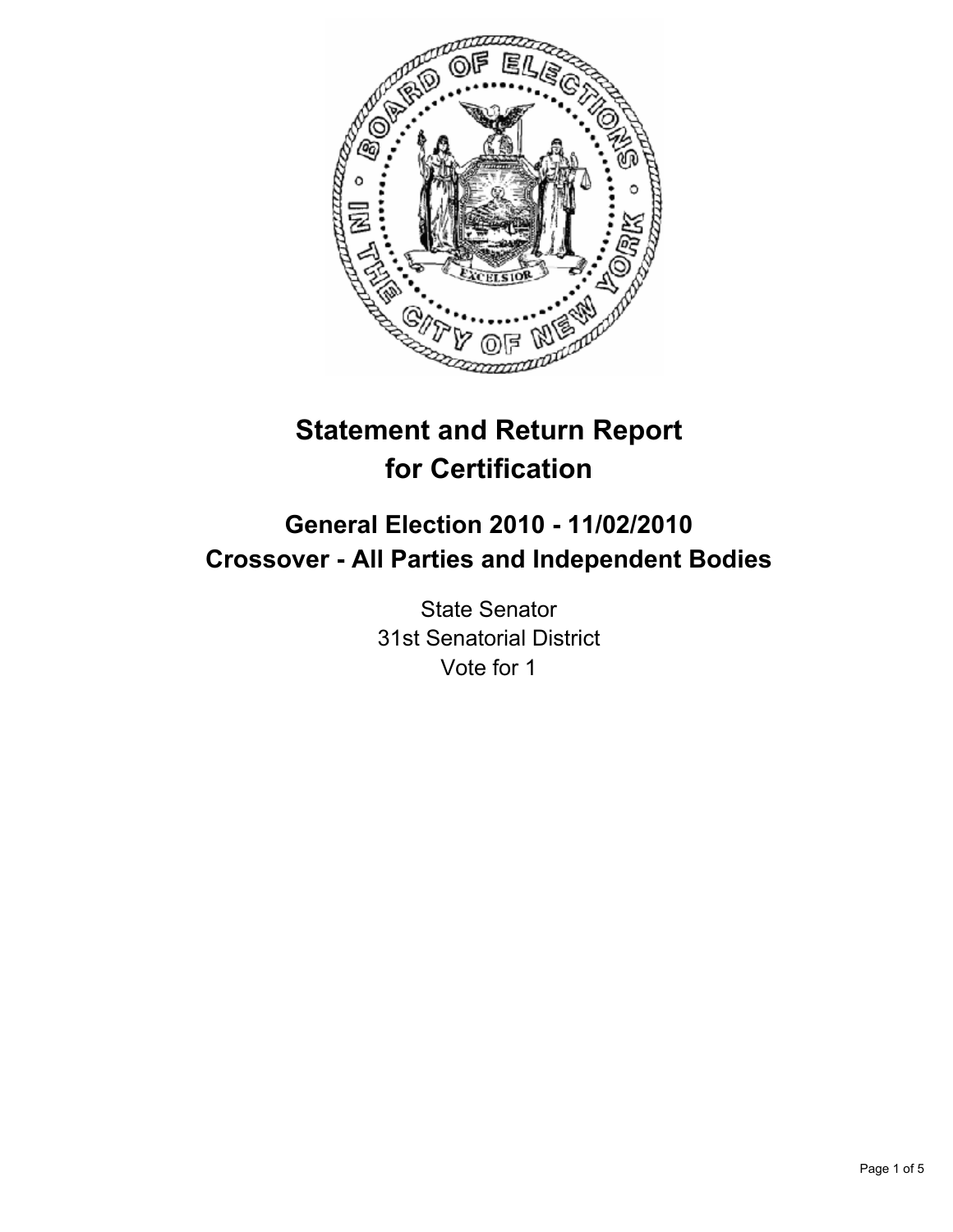

### **New York County**

| <b>PUBLIC COUNTER</b>                | 54,785                  |
|--------------------------------------|-------------------------|
| <b>EMERGENCY</b>                     | 0                       |
| ABSENTEE/MILITARY                    | 1,071                   |
| AFFIDAVIT                            | 1,325                   |
| <b>Total Ballots</b>                 | 57,810                  |
| ADRIANO ESPAILLAT (DEMOCRATIC)       | 39,397                  |
| STYLO SAPASKIS (REPUBLICAN)          | 4,788                   |
| RAPHAEL M KLAPPER (CONSERVATIVE)     | 640                     |
| ADRIANO ESPAILLAT (WORKING FAMILIES) | 4,735                   |
| ANN J ROOS (GREEN)                   | 1,940                   |
| (NO NAME) (WRITE-IN)                 | 1                       |
| ALEC HEMINGWAY (WRITE-IN)            | 1                       |
| ANN J ROOS (WRITE-IN)                | 2                       |
| BILL PERKINS (WRITE-IN)              | 3                       |
| CECIL LEVIN (WRITE-IN)               | $\overline{\mathbf{c}}$ |
| CRAIG CEPLER (WRITE-IN)              | 1                       |
| DAN JACOB (WRITE-IN)                 | 1                       |
| DAVID WEISEL (WRITE-IN)              | 1                       |
| DEREK JETER (WRITE-IN)               | 1                       |
| ELMO (WRITE-IN)                      | 1                       |
| FRANZ LEICHTER (WRITE-IN)            | 1                       |
| HOWARD SYRIAQUE (WRITE-IN)           | 1                       |
| JACQUELINE HUEY (WRITE-IN)           | 1                       |
| JOHN ALBERT HART (WRITE-IN)          | 1                       |
| JUAN ALONZO (WRITE-IN)               | 1                       |
| MARK LEVINE (WRITE-IN)               | 59                      |
| MARK LEVIVE (WRITE-IN)               | 1                       |
| ME (WRITE-IN)                        | 3                       |
| MURIEL ABLER (WRITE-IN)              | 1                       |
| NO NAME (WRITE-IN)                   | $\overline{\mathbf{c}}$ |
| NONE (WRITE-IN)                      | 2                       |
| PAULA DIAMOND (WRITE-IN)             | 1                       |
| STEVE MCGARRY (WRITE-IN)             | 1                       |
| THEADORE J DALEY (WRITE-IN)          | 1                       |
| THOMAS DUANE (WRITE-IN)              | 1                       |
| THOMAS PVOONE (WRITE-IN)             | 1                       |
| VOID (WRITE-IN)                      | 3                       |
| <b>Total Votes</b>                   | 51,595                  |
| Unrecorded                           | 6,215                   |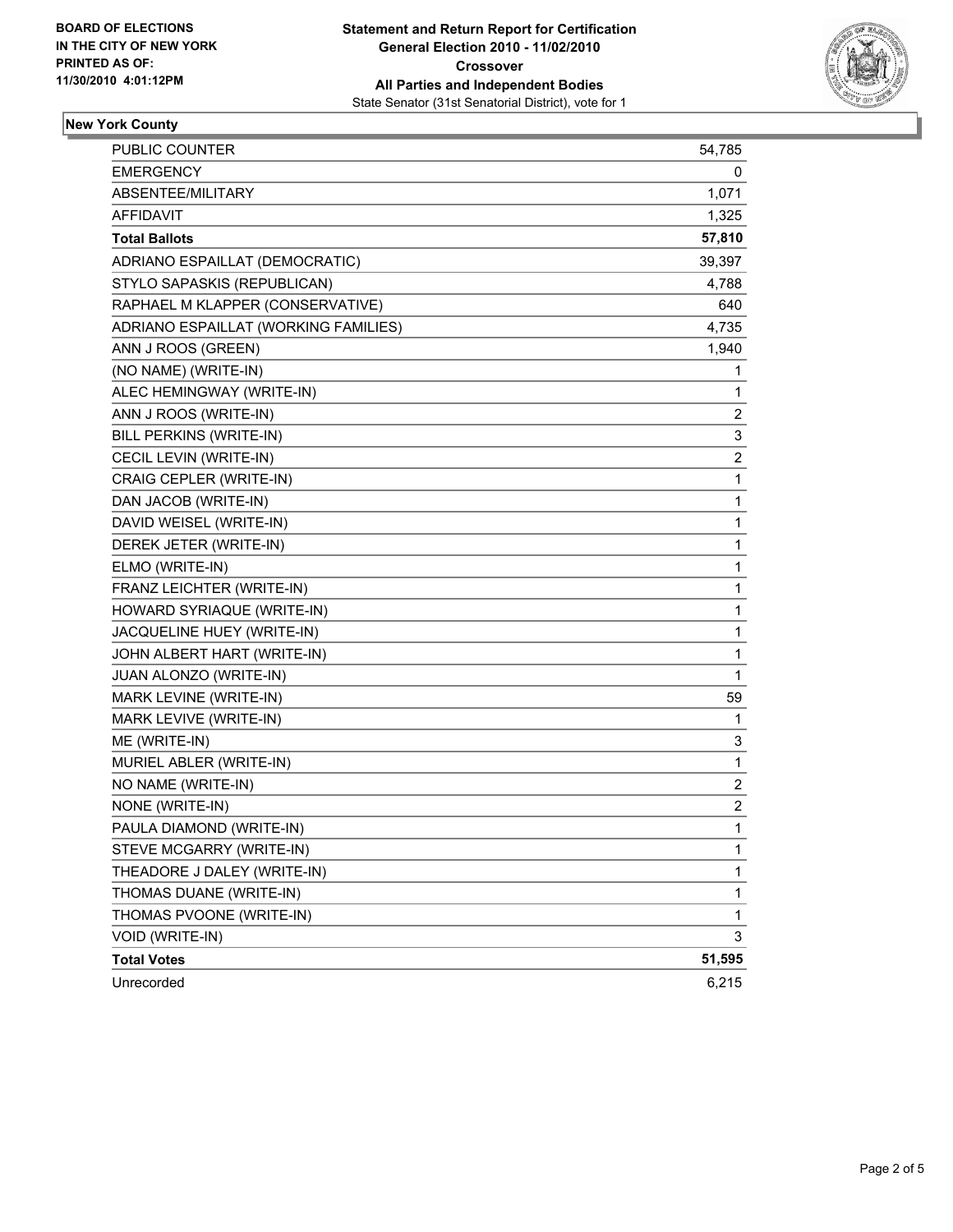

### **Bronx County**

| <b>PUBLIC COUNTER</b>                | 8,424          |
|--------------------------------------|----------------|
| <b>EMERGENCY</b>                     | 0              |
| <b>ABSENTEE/MILITARY</b>             | 362            |
| <b>AFFIDAVIT</b>                     | 116            |
| <b>Total Ballots</b>                 | 8,999          |
| ADRIANO ESPAILLAT (DEMOCRATIC)       | 5,402          |
| STYLO SAPASKIS (REPUBLICAN)          | 1,600          |
| RAPHAEL M KLAPPER (CONSERVATIVE)     | 324            |
| ADRIANO ESPAILLAT (WORKING FAMILIES) | 473            |
| ANN J ROOS (GREEN)                   | 218            |
| ADRIENNE HARRISON (WRITE-IN)         | 1              |
| CAROLYN MALONEY (WRITE-IN)           | 1              |
| HUNTER S THOMPSON (WRITE-IN)         | 1              |
| JEFFREY KLEIN (WRITE-IN)             | $\overline{2}$ |
| JEFFREY KLIEIN (WRITE-IN)            | 1              |
| NO NAME (WRITE-IN)                   | 1              |
| NONE OF THE ABOVE (WRITE-IN)         | 1              |
| <b>Total Votes</b>                   | 8,025          |
| Unrecorded                           | 974            |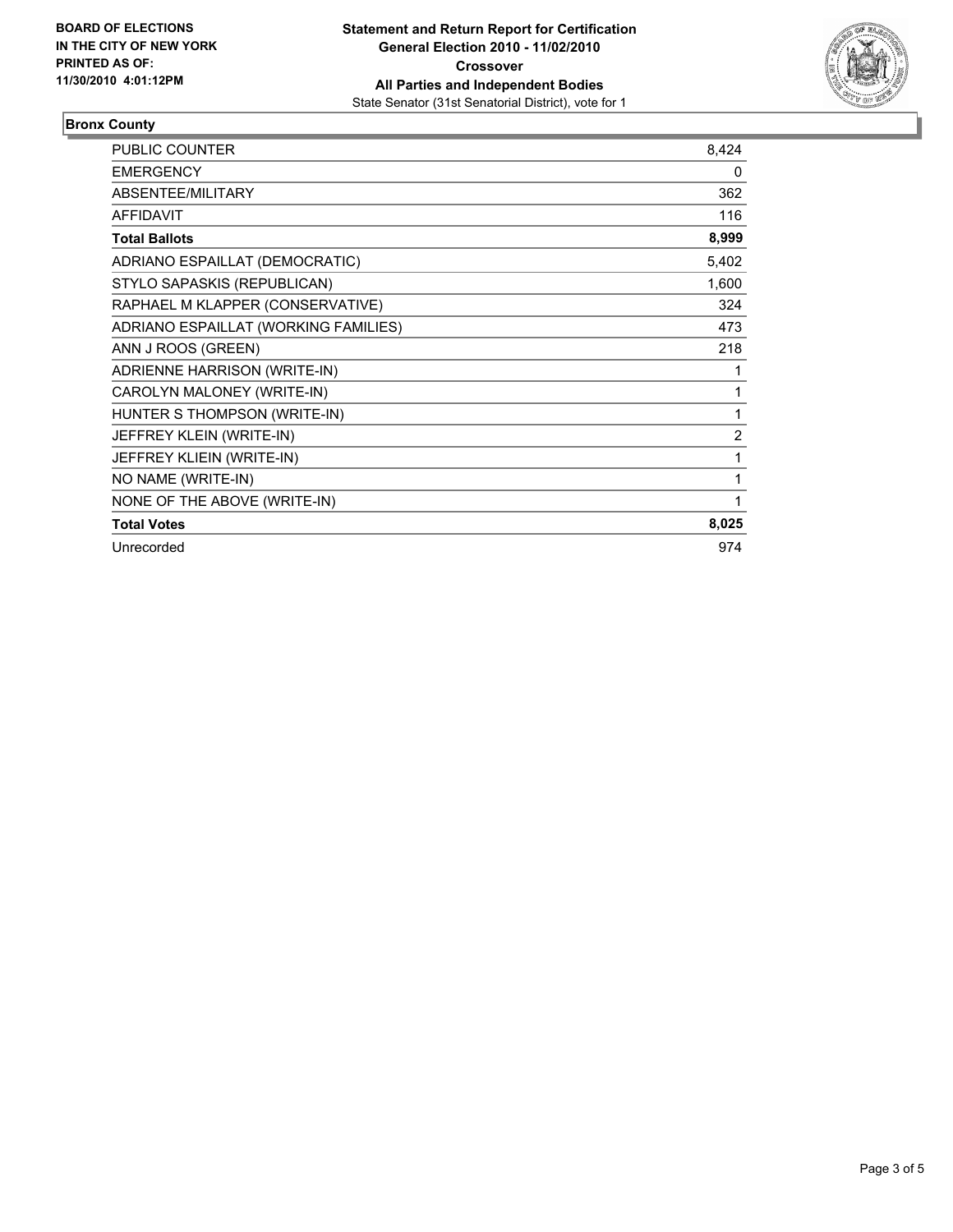

#### **Total for State Senator (31st Senatorial District)**

| PUBLIC COUNTER                       | 63,209 |
|--------------------------------------|--------|
| <b>EMERGENCY</b>                     | 0      |
| ABSENTEE/MILITARY                    | 1,433  |
| <b>AFFIDAVIT</b>                     | 1,441  |
| <b>Total Ballots</b>                 | 66,809 |
| ADRIANO ESPAILLAT (DEMOCRATIC)       | 44,799 |
| STYLO SAPASKIS (REPUBLICAN)          | 6,388  |
| RAPHAEL M KLAPPER (CONSERVATIVE)     | 964    |
| ADRIANO ESPAILLAT (WORKING FAMILIES) | 5,208  |
| ANN J ROOS (GREEN)                   | 2,158  |
| (NO NAME) (WRITE-IN)                 | 1      |
| ADRIENNE HARRISON (WRITE-IN)         | 1      |
| ALEC HEMINGWAY (WRITE-IN)            | 1      |
| ANN J ROOS (WRITE-IN)                | 2      |
| BILL PERKINS (WRITE-IN)              | 3      |
| CAROLYN MALONEY (WRITE-IN)           | 1      |
| CECIL LEVIN (WRITE-IN)               | 2      |
| CRAIG CEPLER (WRITE-IN)              | 1      |
| DAN JACOB (WRITE-IN)                 | 1      |
| DAVID WEISEL (WRITE-IN)              | 1      |
| DEREK JETER (WRITE-IN)               | 1      |
| ELMO (WRITE-IN)                      | 1      |
| FRANZ LEICHTER (WRITE-IN)            | 1      |
| HOWARD SYRIAQUE (WRITE-IN)           | 1      |
| HUNTER S THOMPSON (WRITE-IN)         | 1      |
| JACQUELINE HUEY (WRITE-IN)           | 1      |
| JEFFREY KLEIN (WRITE-IN)             | 2      |
| JEFFREY KLIEIN (WRITE-IN)            | 1      |
| JOHN ALBERT HART (WRITE-IN)          | 1      |
| JUAN ALONZO (WRITE-IN)               | 1      |
| MARK LEVINE (WRITE-IN)               | 59     |
| MARK LEVIVE (WRITE-IN)               | 1      |
| ME (WRITE-IN)                        | 3      |
| MURIEL ABLER (WRITE-IN)              | 1      |
| NO NAME (WRITE-IN)                   | 3      |
| NONE (WRITE-IN)                      | 2      |
| NONE OF THE ABOVE (WRITE-IN)         | 1      |
| PAULA DIAMOND (WRITE-IN)             | 1      |
| STEVE MCGARRY (WRITE-IN)             | 1      |
| THEADORE J DALEY (WRITE-IN)          | 1      |
| THOMAS DUANE (WRITE-IN)              | 1      |
| THOMAS PVOONE (WRITE-IN)             | 1      |
| VOID (WRITE-IN)                      | 3      |
| <b>Total Votes</b>                   | 59,620 |
| Unrecorded                           | 7,189  |